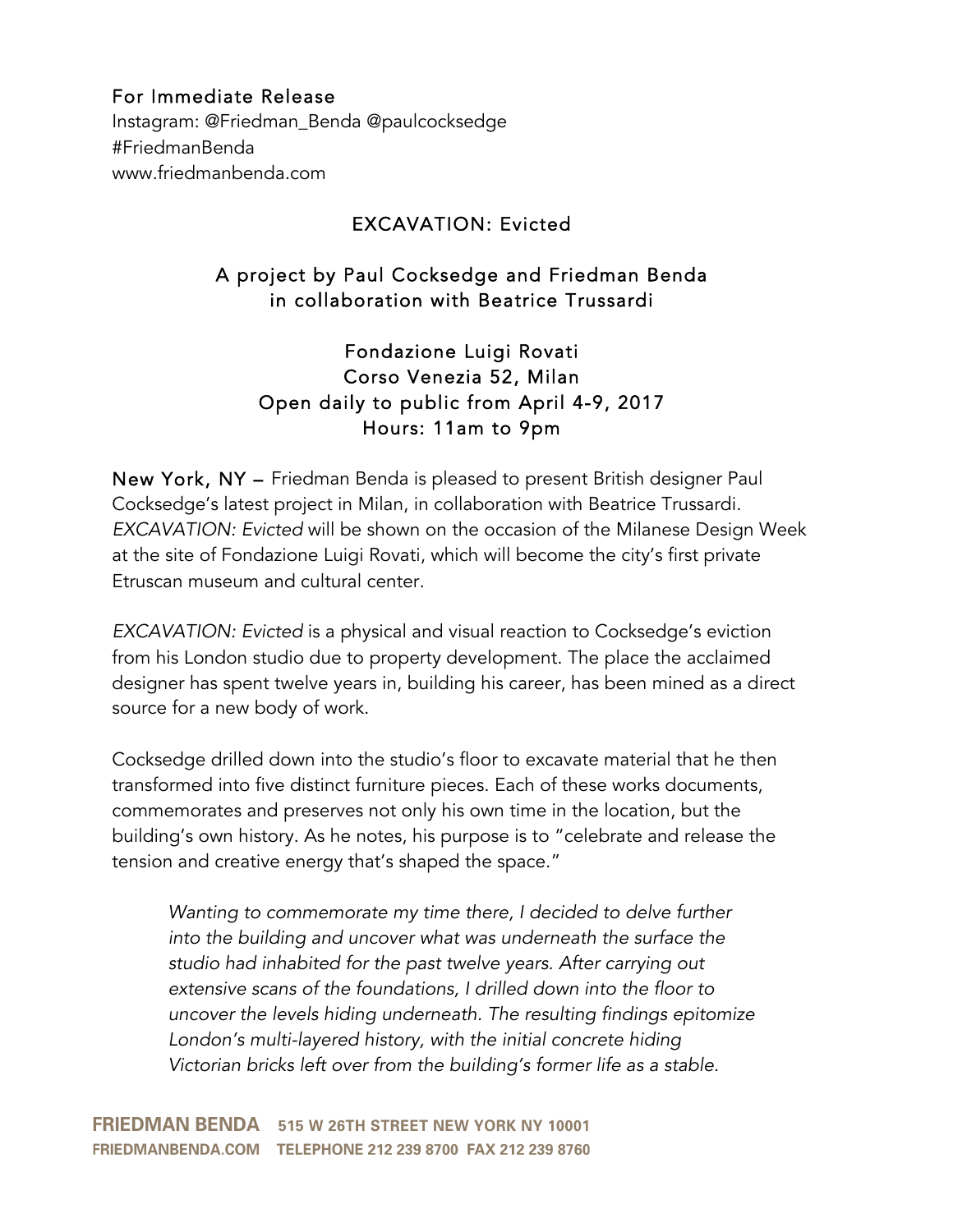Not just a response to his situation, the project echoes socio-political and cultural upheavals affecting many strata of contemporary society across the globe. Creative life in London, one of the world's great metropolises and cultural centers, is acutely affected by increasing property values. Coupled with the uncertainty of Brexit, it mirrors other cities where the global movement into urban areas is forcing change in daily life.

*Intended as the last creative work to come out of the space, the pieces celebrate London's reputation as a home for creativity – a status that is increasingly under threat as artists are displaced from their studios by property developers and rising rents. By creating pieces from the very fabric of one of London's disappearing creative spaces, I hope to remind of the transient nature of both creative workers, and the places they inhabit. My Hackney studio will also accompany me to my new workspace, in the form of a work made from retrieved material.*

*EXCAVATION: Evicted* has been created in collaboration with Beatrice Trussardi, who is committed to supporting design and art, commissioning work that encourages people to question the environment around them. Moving away from the restrictions of the white cube, Beatrice Trussardi has hosted acclaimed installations and exhibitions, creating new connections between people and the city they inhabit. Cocksedge's *EXCAVATION: Evicted* series hopes to provoke questions about the city, and its ever-changing nature.

Installed in the rooms of the 17<sup>th</sup> century Palazzo on Corso Venezia 52, site of the Fondazione Luigi Rovati, which will become the city's first private Etruscan Museum and cultural center.

## About Paul Cocksedge

Paul Cocksedge was born in London in 1978, and received an MFA from the Royal College of Art in Production Design, and a BFA in Industrial Design from Sheffield Hallam University. In 2014, Cocksedge was the recipient of the Moet Hennessy PAD London annual prize for best design for his *Poised* table. His work has been exhibited internationally and can be found in major public collections worldwide, including MoMA, New York; V&A, London; London Design Museum, UK; Museum of Fine Arts, Houston; and the Museum of Arts and Design, NY.